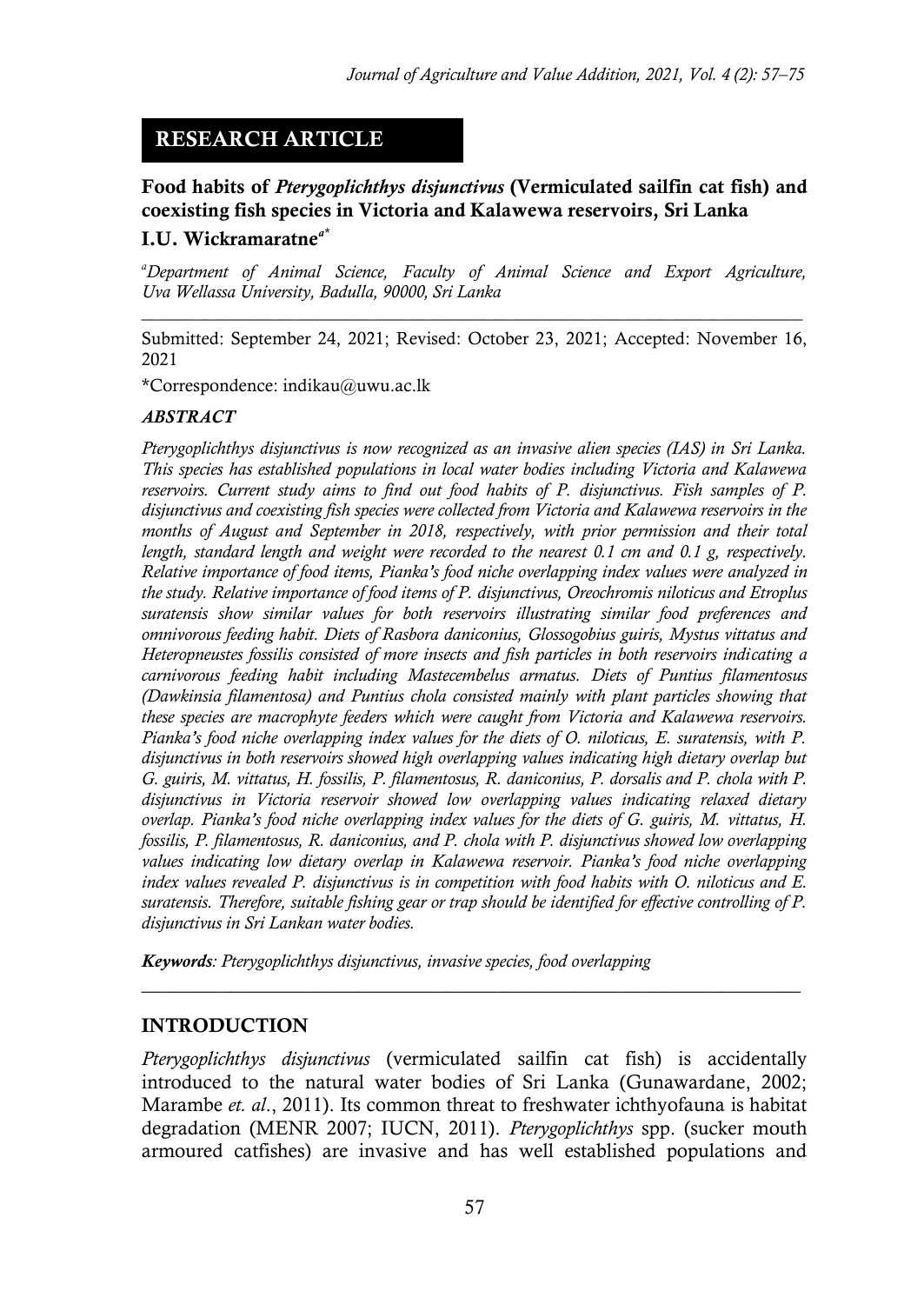continuing spread in most of the freshwater ecosystems in the Mexico [\(Mendoza-Alfaro](http://www.scielo.br/scielo.php?script=sci_arttext&pid=S1679-62252016000300211#B30) *et al*., 2009). According to [Martínez-Palacios](http://www.scielo.br/scielo.php?script=sci_arttext&pid=S1679-62252016000300211#B27) *et al*. (2010) and [Sandoval-Huerta](http://www.scielo.br/scielo.php?script=sci_arttext&pid=S1679-62252016000300211#B41) *et al*. (2012), sucker mouth armored catfishes compete with native fish species mainly for food and space in Mexico. In the Philippines, *P. disjunctivus* and *P. pardalis* species consume algae from submerged surfaces (Jumawan *et al*., 2016) which in turn may compete with aquatic species which feed on algae. Hoover *et al*. (2004) also mentioned that they graze heavy amounts of algae. Phelps and Walsh (2006) mentioned that *P. disjunctivus* has rapidly expanded its distribution. According to Özdilek (2007), the rapid invasive characters of *P. disjunctivus* are a threat to fish fauna of Middle East.

However, a little is known about the feeding biology of exotic species in freshwater habitats in Sri Lanka. Marambe *et al*. (2011) stated that tank cleaner (*Hypostomus plecostomus*) fed on plankton, plant particles and invertebrates and can compete with native biota. Wijethunga and Epa (2008) mentioned that sucker mouth armored catfish has become a threat to Sri Lankan freshwaters. Further, Sumanasinghe and Amarasinghe (2014) observed that accidentally introduced exotic fish species, *P. pardalis*, is established in most of the Sri Lanka inland waters. Analysis of food and feeding habits of such species is important to investigate the impact of introduced species on indigenous fish biodiversity. Competition for food resources with native species may create imbalance in the trophic relationships due to invasion of *P. disjunctivus*. As such, this study tried to identify the food item overlapping of *P. disjunctivus* with other fish species occupying in same habitats.

### **MATERIALS AND METHODS**

Fish samples of *P. disjunctivus* and coexisting fish species were collected from Victoria and Kalawewa reservoirs (Plate 1 and 2) in the months of August and September in 2018, respectively, from 4.00 hours with four hourly intervals for 24 h (twenty five fishes for each species irrespective of size) with prior permission and their total length, standard length and weight were recorded to the nearest 0.1 cm and 0.1 g, respectively. Gill nets were set in shallower areas of 2 m depth of the sampling sites of the two reservoirs. Small fish species were injected with 10% buffered formalin and stored in bottles with same concentration of buffered formalin (25 fishes for each species). Guts of the larger fish species including *P. disjunctivus* were stored individually in containers with 10% buffered formalin (25 fishes for each species). In the laboratory the digestive track was uncoiled and anterior one third of gut of fish species were separated to analyze undigested food items because the latter gut had digested food items. The species with prominent stomach, stomachs were also separated. All fishes were grouped into 2 cm length classes for convenience. The anterior one third of gut and stomachs were weighed to the nearest 0.001g using analytical balance. In *P. disjunctivus* the stomach was always empty so the total gut was weighted and anterior one third of the gut was considered. Then, the anterior one third of gut or stomach contents were removed and remaining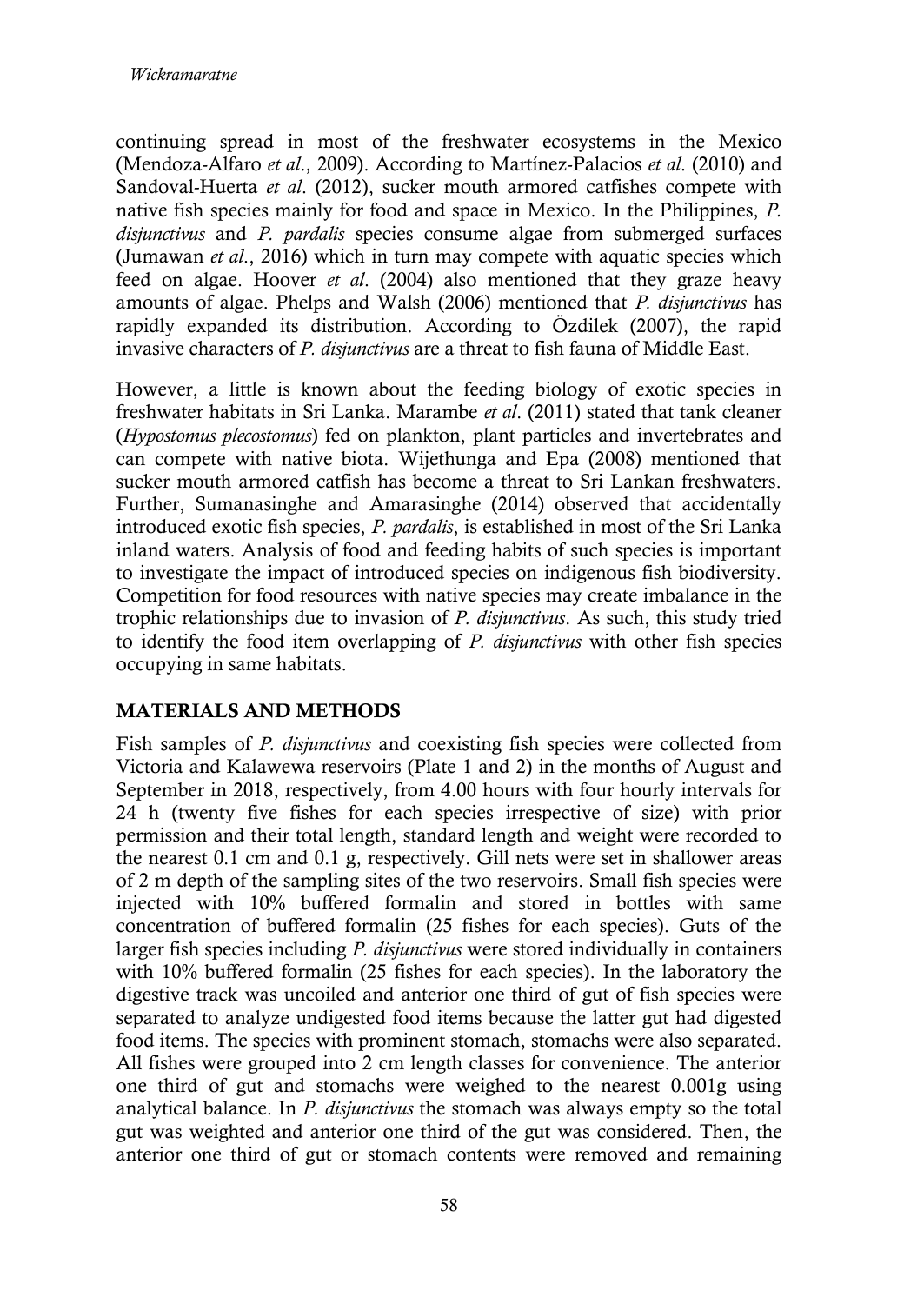empty gut or stomach was weighted to the nearest 0.001g. The difference in weight between the full anterior one third of gut or stomach and the empty anterior one third of gut or stomach from which contents were extracted gave the wet weight of the stomach contents (Getachew, 1989). Stomach/gut contents were diluted to form a suspension in a beaker with known volume.



**Plate 1:** Sampling site in Victoria **Plate 2:** Sampling site in Kalawewa From the appropriate dilution 1 ml volume was taken into a Sedgwick rafter cell and examined under light microscope (Olympus BX40) with magnification 10\*4/10. Three sub samples of each suspension were analyzed. The food items were identified up to lowest possible taxa using the keys given by Prescot, (1954). The quantitative analysis of gut/stomach contents was performed by point's method as described by Hynes (1950) by estimating relative bio volumes of food items in each gut contents for each fish species using *Pinnularia* as the unit. Relative bio volumes of food items were recorded for each fish specimen for four hourly time intervals of the day. The % relative importance of major food items pooled for individual fish of each species was calculated according to

% Relative importance = Bio volume of 
$$
i^{th}
$$
 food item \* 100 (1)

the method described by Helawell and Abel, (1971), as follows.

The % relative importance's of major food items for each species were plotted as pie charts in order to examine the food preferences of each fish species.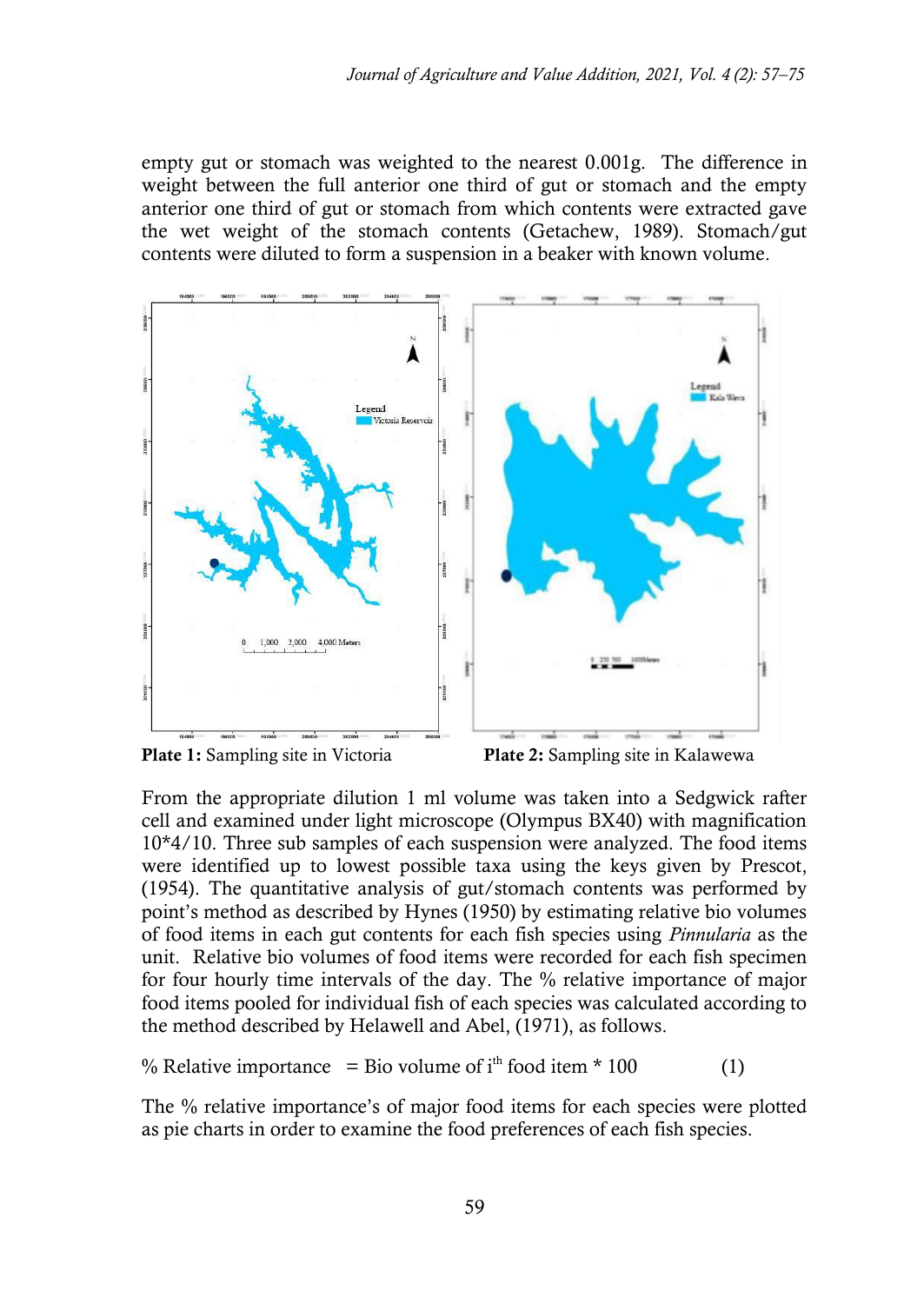Then the species dietary overlap was determined for pooled data by using Pianka's index (Pianka, 1973).

$$
O_{jk} = \sum P_{ij} P_{ik} / (\sum P_{ij}^2 P_{ik}^2)^{1/2}
$$
 (2)

Where,

 $pi =$  Proportion of prey item i in the diet of species j and k  $O_{ik}$  = Pianka's index for species j and k

Pianka's index (O) varies between 0 (total separation) and 1 (total overlap).

The fishes which quantitative analysis of the gut/stomach contents were calculated were grouped into 2 cm length classes for convenience as mentioned. For each fish in separate length class, gut / stomach fullness was calculated as follows.

Total weight of gut / stomach content weight for a length class (3)

Gut/stomach fullness= -

Total number of fish in that length class

Assuming that gut fullness is high in peak feeding hours, gut fullness for *P. disjunctivus O. nilotucus* and *E. suratensis* were illustrated graphically for four-hour intervals for the 24 h to check overlapping of species wise peak feeding times.

The ten fish species collected from Victoria and Kalawewa reservoirs were clustered according to the bio volumetric proportion of categories of food items with minitab software and illustrated as similarity levels of food categories of each fish species. Pianka's food niche overlapping index was estimated to investigate the level of food niche overlapping of *P. disjunctivus* and coexisting fish species in Victoria and Kalawewa reservoirs.

## **RESULTS AND DISCUSSION**

### *Coexisting fish species and different food categories in gut*

Ten fish species were collected from Victoria reservoir and eleven fish species were collected from Kalawewa reservoir including *P. disjunctivus* (Table 1).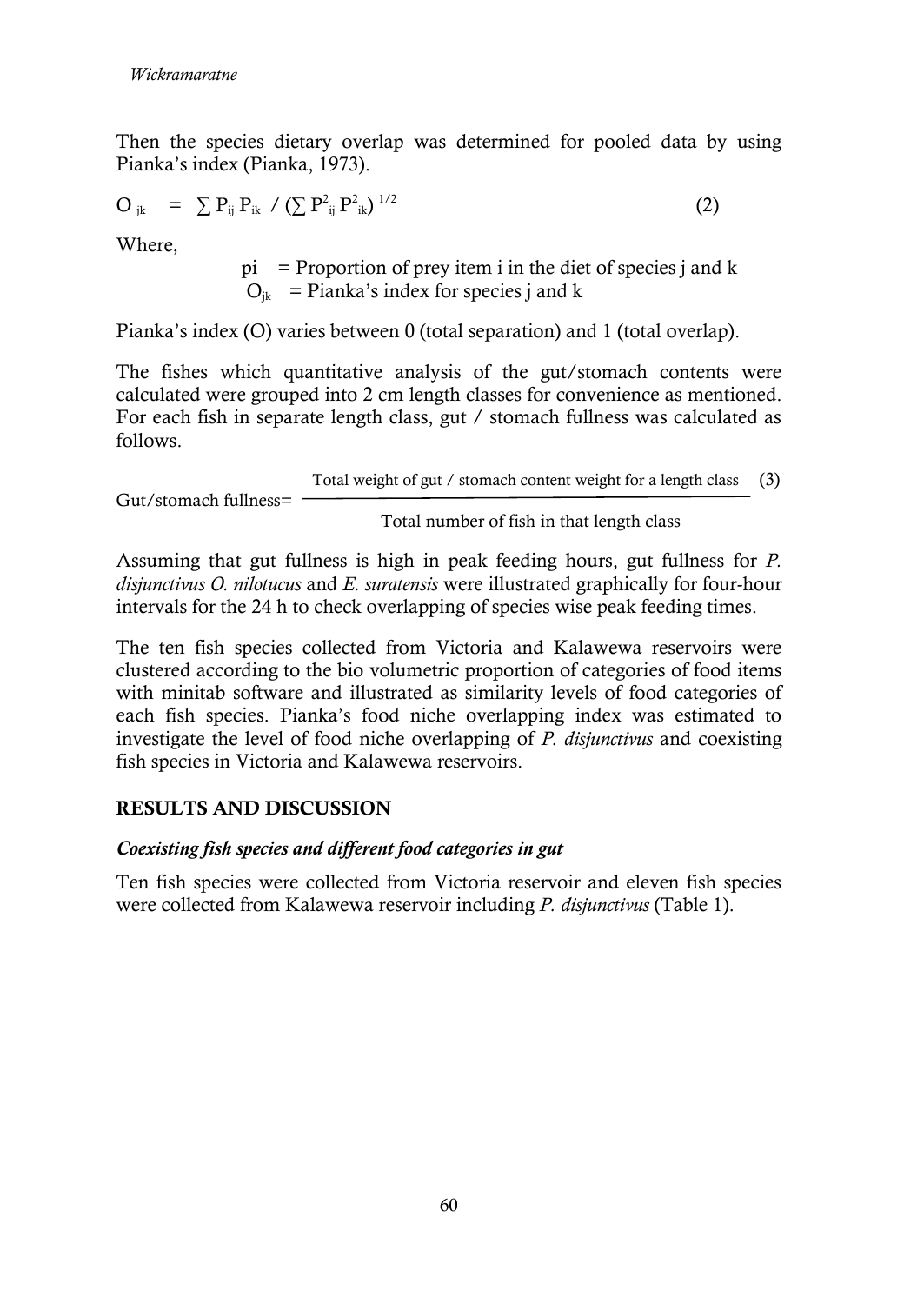|          | Fish species            | Common name                      | Status*    |  |
|----------|-------------------------|----------------------------------|------------|--|
| Victoria | Pterygoplichthys.       | Vermiculated sail                | Exotic     |  |
|          | disjunctivus            | fin catfish                      |            |  |
|          | Oreochromis. niloticus  | Nile tilapia                     | Exotic     |  |
|          | Etroplus suratensis     | Green chromid                    | Indigenous |  |
|          | Puntius filamentosus    | Blotched<br>filamented barb      | Indigenous |  |
|          | Puntius dorsalis        | Long<br>snouted<br>barb          | Indigenous |  |
|          | Puntius chola           | Chola barb                       | Indigenous |  |
| Kalawewa | Rasbora daniconius      | <b>Black</b><br>line<br>rasbora  | Indigenous |  |
|          | Heteropneustes fossilis | Stinging catfish                 | Indigenous |  |
|          | Mystus vittatus         | Striped<br>dwarf<br>catfish      | Indigenous |  |
|          | Glossigobius guiris     | Goby                             | Indigenous |  |
|          | P. disjunctivus         | Vermiculated sail<br>fin catfish | Exotic     |  |
|          | O. niloticus            | Nile tilapia                     | Exotic     |  |
|          | E. suratensis           | Green chromid                    | Indigenous |  |
|          | P. filamentosus         | Blotched<br>filamented barb      | Endemic    |  |
|          | P. dorsalis             | Long<br>snouted<br>barb          | Indigenous |  |
|          | P. chola                | Chola barb                       | Indigenous |  |
|          | R. daniconius           | <b>Black</b><br>line<br>rasbora  | Indigenous |  |
|          | H. fossilis             | Stinging cat fish                | Indigenous |  |
|          | M. vittatus             | Striped dwarf cat<br>fish        | Indigenous |  |
|          | G. guiris               | Goby                             | Indigenous |  |
|          | Mastacembelus armatus   | Zig zag eel                      | Indigenous |  |

**Table 1:** Diversity of fishes caught during diurnal sampling in Victoria and Kalawewa.

\*De Silva (1989); Marambe *et al*. (2011)

Different food types available in the gut contents were identified under eleven categories. Different food categories observed in gut contents of fish species were given in Table 2 and checklist of different categories of food items in gut contents of fish species sampled in Victoria and Kalawewa reservoirs in table 3.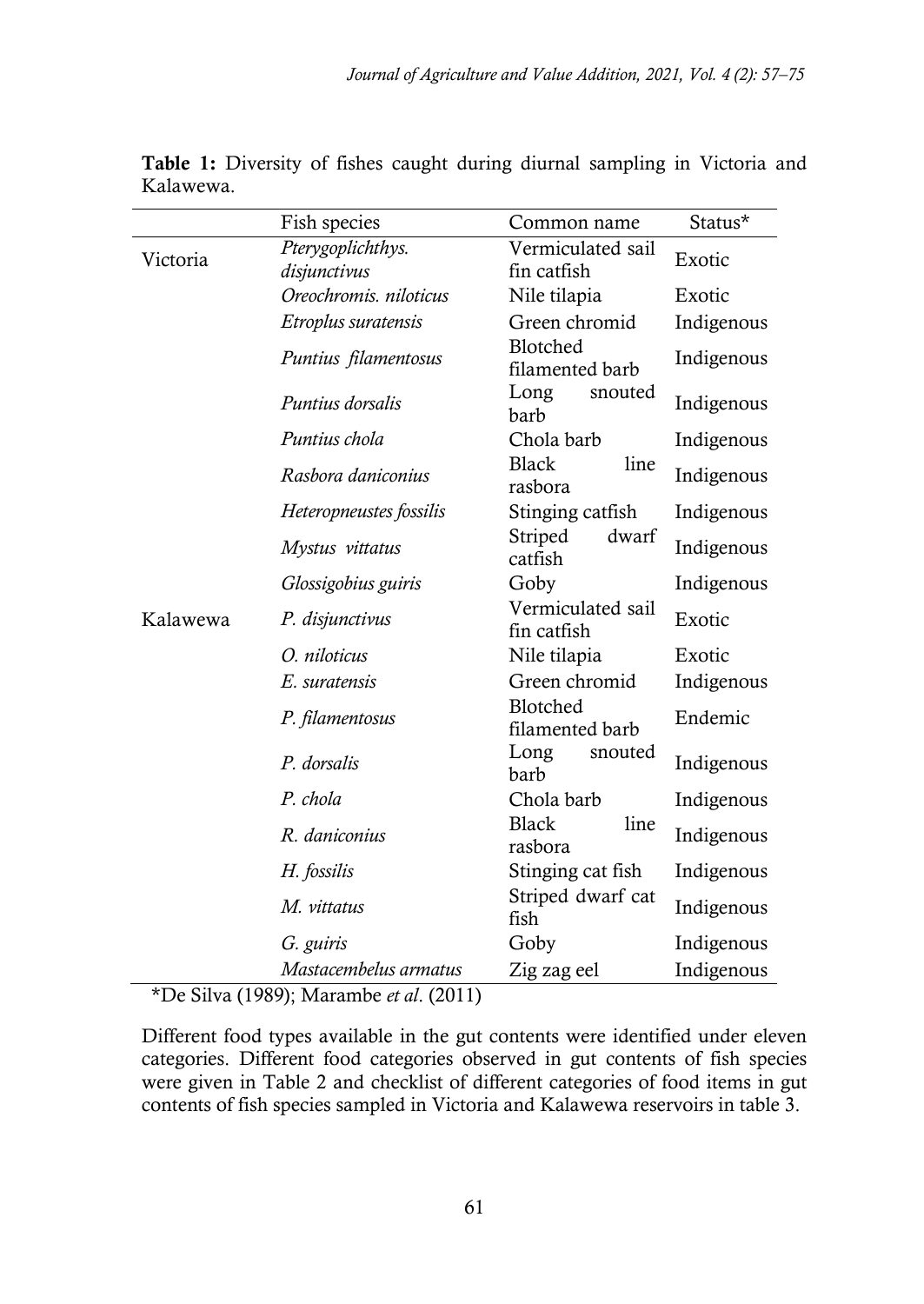| Food Category          | Food items                                                                                                                |  |  |  |  |
|------------------------|---------------------------------------------------------------------------------------------------------------------------|--|--|--|--|
| Diatoms (DI)           | Navicula, Nitzchiza, Stauroneis, Pinnularia                                                                               |  |  |  |  |
| Green algae (GA)       | Pediastrum, Cosmarium,                                                                                                    |  |  |  |  |
| Filamentous algae (FA) | Algae forms with filaments or threadlike shapes                                                                           |  |  |  |  |
| Macrophytes (MP)       | Plant particles                                                                                                           |  |  |  |  |
| Rotifers(RO)           | <i>Brachionus</i>                                                                                                         |  |  |  |  |
| Cladocerans (CC)       | Body parts of <i>Daphnia</i> sp. and other cladocerans                                                                    |  |  |  |  |
| Insect parts $(IN)$    | Body parts of insects                                                                                                     |  |  |  |  |
| Worms (WO)             | Nematodes                                                                                                                 |  |  |  |  |
| Fish parts (FP)        | Scales and other body parts                                                                                               |  |  |  |  |
| Detritus (DT)          | Organic particulate matter partially digested and<br>difficult to particularly distinguished as animal<br>or plant origin |  |  |  |  |
| Unknown particles (UI) | Items which were difficult to identify due to<br>digestion                                                                |  |  |  |  |

**Table 2:** Different food categories and food items in the gut contents of each category.

### *Percentage importance of food items*

Percentage importance of food items (percentage of food items were given in bio volumetric proportions) of fish species were given in a series of pie charts in Figure 1 and 2 for Victoria and Kalawewa reservoirs respectively. Gut contents of *P. disjunctivus* was consisted with food items in nine categories. Detritus was the most prevailing category of food items and represented 41 and 37% of the total food items of gut contents of *P. disjunctivus* in Victoria and Kalawewa reservoirs respectively (Figure 1 (a) and Figure 2 (a)). The next prevailing category of food was filamentous algae and represented 28% and 38% of the food items in the gut contents of *P. disjunctivus* in Victoria and Kalawewa reservoirs, respectively. The majority of the food items in gut content of *P. disjunctivus* in both reservoirs can clearly categorized into plant origin. The relative importance of diatoms, green algae, filamentous algae and plant parts were 51 and 57% in the gut contents of *P. disjunctivus* sampled from Victoria and Kalwewa reservoirs respectively. Identification of the origin of detritus was difficult in present analysis.

Table 3 provides a checklist of different categories of food items in gut contents of fish species sampled in Victoria and Kalawewa reservoirs.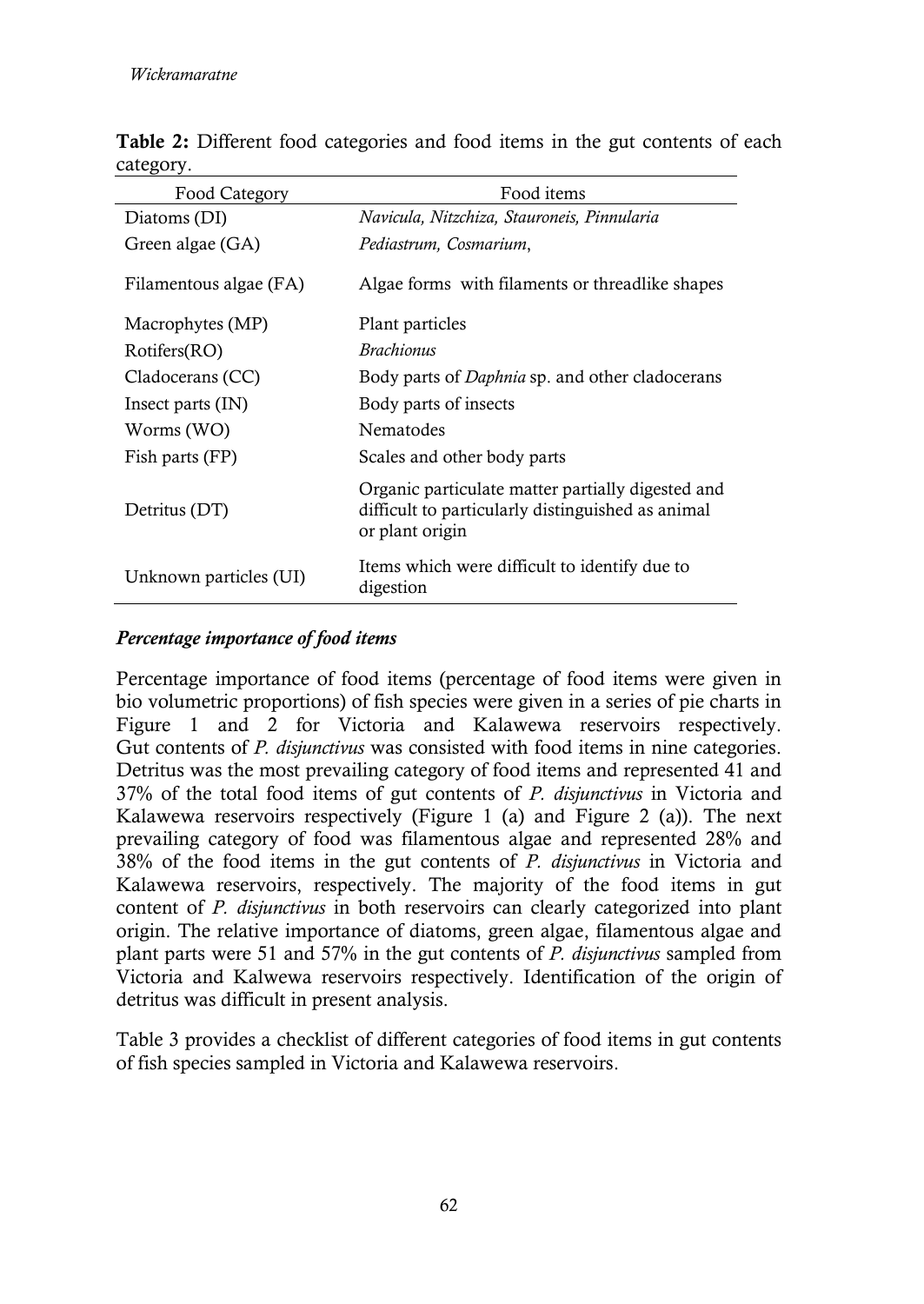| Reservoir | Fish                    |           |                |           |        |           |                |        | Different categories of food items |            |           |           |
|-----------|-------------------------|-----------|----------------|-----------|--------|-----------|----------------|--------|------------------------------------|------------|-----------|-----------|
|           | Species                 |           |                |           |        |           |                |        |                                    |            |           |           |
| Victoria  | $P$ .                   | DI        | GA             | FA        | MP     | <b>RO</b> | CC             | IN     | <b>WO</b>                          | ${\rm FP}$ | DT        | UI        |
|           | disjunctivus            | $^{+}$    | $\overline{+}$ | $^{+}$    | $^{+}$ | $^{+}$    | $\ddot{}$      | $^{+}$ | $^{+}$                             | NA         | $^{+}$    | $^{+}$    |
|           | O. niloticus            | $^{+}$    | $^{+}$         | $^{+}$    | $^{+}$ | $^{+}$    | $\ddot{}$      | $^{+}$ | $^{+}$                             | NA         | $^{+}$    | $^{+}$    |
|           | E. suratensis<br>$P$ .  | $^{+}$    | $^{+}$         | $^{+}$    | $^{+}$ | $^{+}$    | $^{+}$         | NA     | $+$                                | NA         | $^{+}$    | $^{+}$    |
|           | filamentosus            | <b>NA</b> | <b>NA</b>      | $^{+}$    | $^{+}$ | NA        | $^{+}$         | $^{+}$ | $+$                                | $\ddot{}$  | $^{+}$    | NA        |
|           | P. dorsalis             | <b>NA</b> | NA             | $^{+}$    | $^{+}$ | NA        | $^{+}$         | $^{+}$ | $+$                                | $+$        | $^{+}$    | $\ddot{}$ |
|           | P. chola<br>$R_{\cdot}$ | <b>NA</b> | NA             | $^{+}$    | $^{+}$ | NA        | $\ddot{}$      | $^{+}$ | $^{+}$                             | $+$        | $^{+}$    | $^{+}$    |
|           | daniconius              | NA        | NA             | <b>NA</b> | $^{+}$ | NA        | $^{+}$         | $+$    | $^{+}$                             | $+$        | $^{+}$    | $^{+}$    |
|           | H. fossilis             | NA        | NA             | <b>NA</b> | $^{+}$ | NA        | <b>NA</b>      | $^{+}$ | NA                                 | $^{+}$     | $^{+}$    | NA        |
|           | M. vittatus             | <b>NA</b> | NA             | NA        | $^{+}$ | NA        | NA             | $+$    | NA                                 | $^{+}$     | $^{+}$    | NA        |
|           | G. guiris               | NA        | NA             | NA        | $^{+}$ | NA        | <b>NA</b>      | $^{+}$ | NA                                 | $^{+}$     | $^{+}$    | NA        |
| Kalawewa  |                         |           |                |           |        |           |                |        |                                    |            |           |           |
|           | P.<br>disjunctivus      | $^+$      | $^{+}$         | $^{+}$    | $^{+}$ | $\ddot{}$ | $\ddot{}$      | $^{+}$ | $\ddot{}$                          | NA         | $^{+}$    | $^{+}$    |
|           | O. niloticus            | $^{+}$    | $\ddot{}$      | $^{+}$    | $^{+}$ | $^{+}$    | $\overline{+}$ | $^{+}$ | $^{+}$                             | NA         | $^{+}$    | $^{+}$    |
|           | E. suratensis<br>$P$ .  | $^{+}$    | $^{+}$         | $^{+}$    | $^{+}$ | $\ddot{}$ | $\ddot{}$      | $^{+}$ | $^{+}$                             | NA         | $^{+}$    | $^{+}$    |
|           | filamentosus            | <b>NA</b> | <b>NA</b>      | $^{+}$    | $^{+}$ | $\ddot{}$ | $^{+}$         | $^{+}$ | $^{+}$                             | NA         | $^{+}$    | $^{+}$    |
|           | P. dorsalis             | <b>NA</b> | NA             | $^{+}$    | $^{+}$ | NA        | $^{+}$         | $+$    | $\ddot{}$                          | $\ddot{}$  | $^{+}$    | NA        |
|           | P. chola<br>$R_{\cdot}$ | NA        | NA             | $^{+}$    | $^{+}$ | NA        | $^{+}$         | $^{+}$ | $^{+}$                             | $^{+}$     | $^{+}$    | NA        |
|           | daniconius              | NA        | NA             | NA        | $^{+}$ | NA        | $^{+}$         | $^{+}$ | $^{+}$                             | $\ddot{}$  | $^{+}$    | $^{+}$    |
|           | H. fossilis             | NA        | NA             | NA        | NA     | $\ddot{}$ | $^{+}$         | $^{+}$ | $^{+}$                             | $^{+}$     | $^{+}$    | NA        |
|           | M. vittatus             | $^{+}$    | NA             | NA        | $^{+}$ | NA        | $\ddot{}$      | $^{+}$ | $\ddot{}$                          | $\ddot{}$  | NA        | NA        |
|           | G. guiris               | <b>NA</b> | <b>NA</b>      | NA        | $^{+}$ | NA        | $^{+}$         | $^{+}$ | $^{+}$                             | $^{+}$     | <b>NA</b> | NA        |
|           | M. armetus              | <b>NA</b> | NA             | NA        | NA     | NA        | $^{+}$         | $^{+}$ | $\ddot{}$                          | $\ddot{}$  | $^{+}$    | NA        |

**Table 3:** Checklist of different categories of food items in gut contents of fish species sampled in Victoria and Kalawewa reservoirs.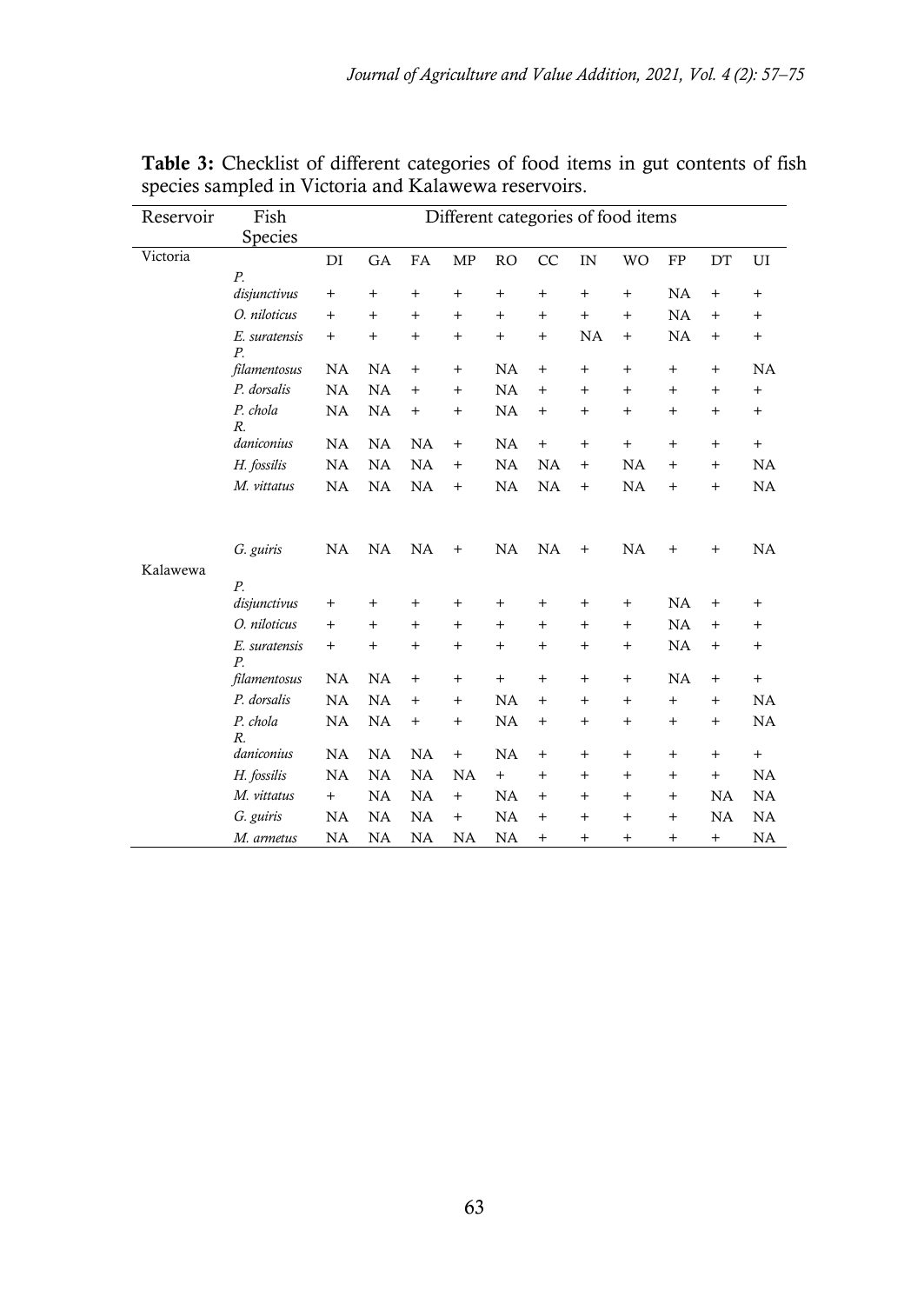

**Figure 1:** Percentage importance of food items of (a). *P. disjunctivus,* (b). *O. niloticus, (*c) *E. suratensis,* (d) *P. filamentosus,* (e) *P. dorsalis,* (f) *P. chola* caught from Victoria reservoir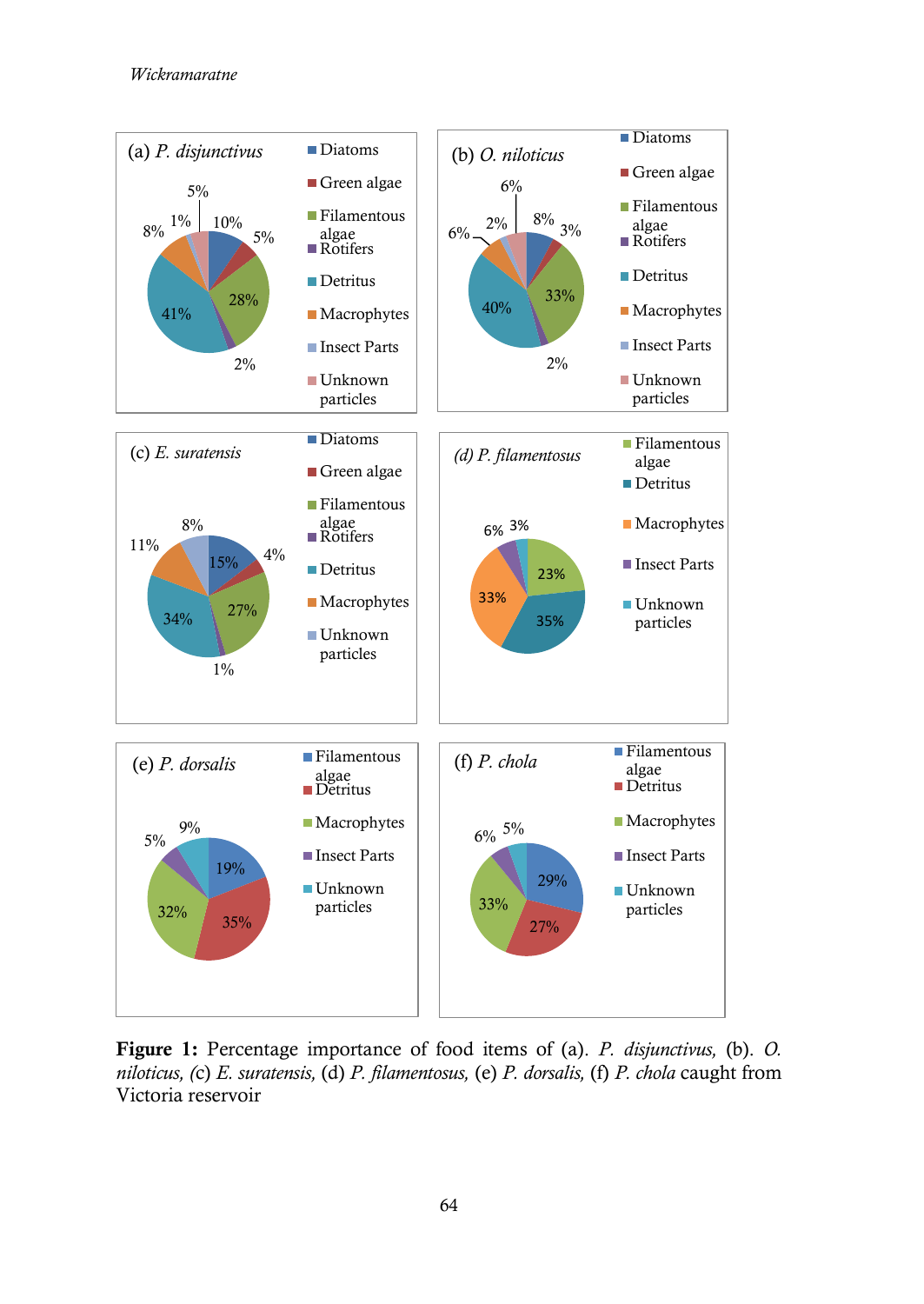

**Figure 1 (contd.):** Percentage importance of food items of (g) *R. daniconius, (*h) *H. fossilis,* (i) *M. vittatus* and (j) *G. guiris* caught from Victoria reservoir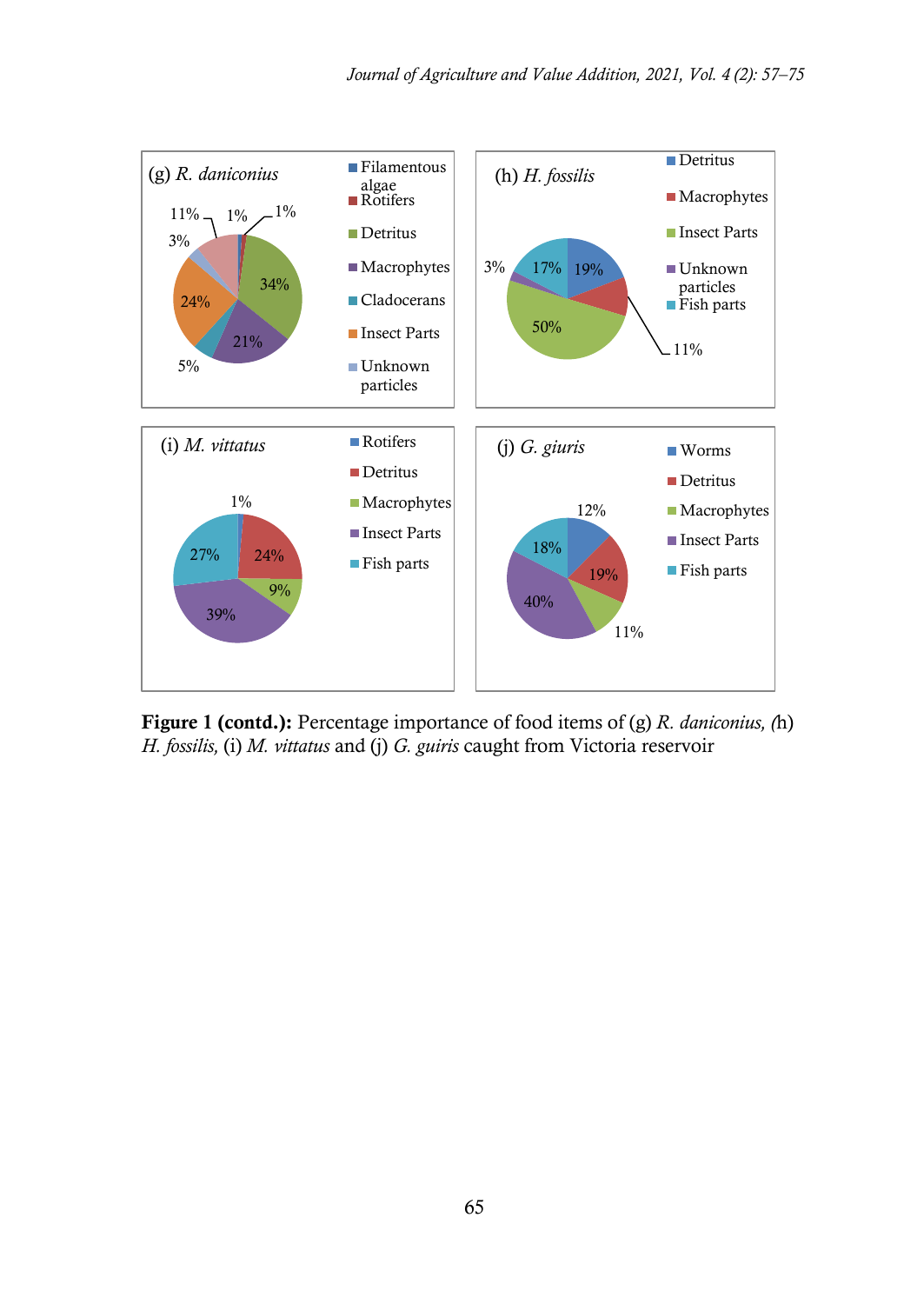

**Figure 2:** Percentage importance of food items of (a). *P. disjunctives,* (b). *O. niloticus,* (c) *E. suratensis,* (d) *P. filamentosus,* (e) *P. dorsalis,* (f) *P. chola* caught from Kalawewa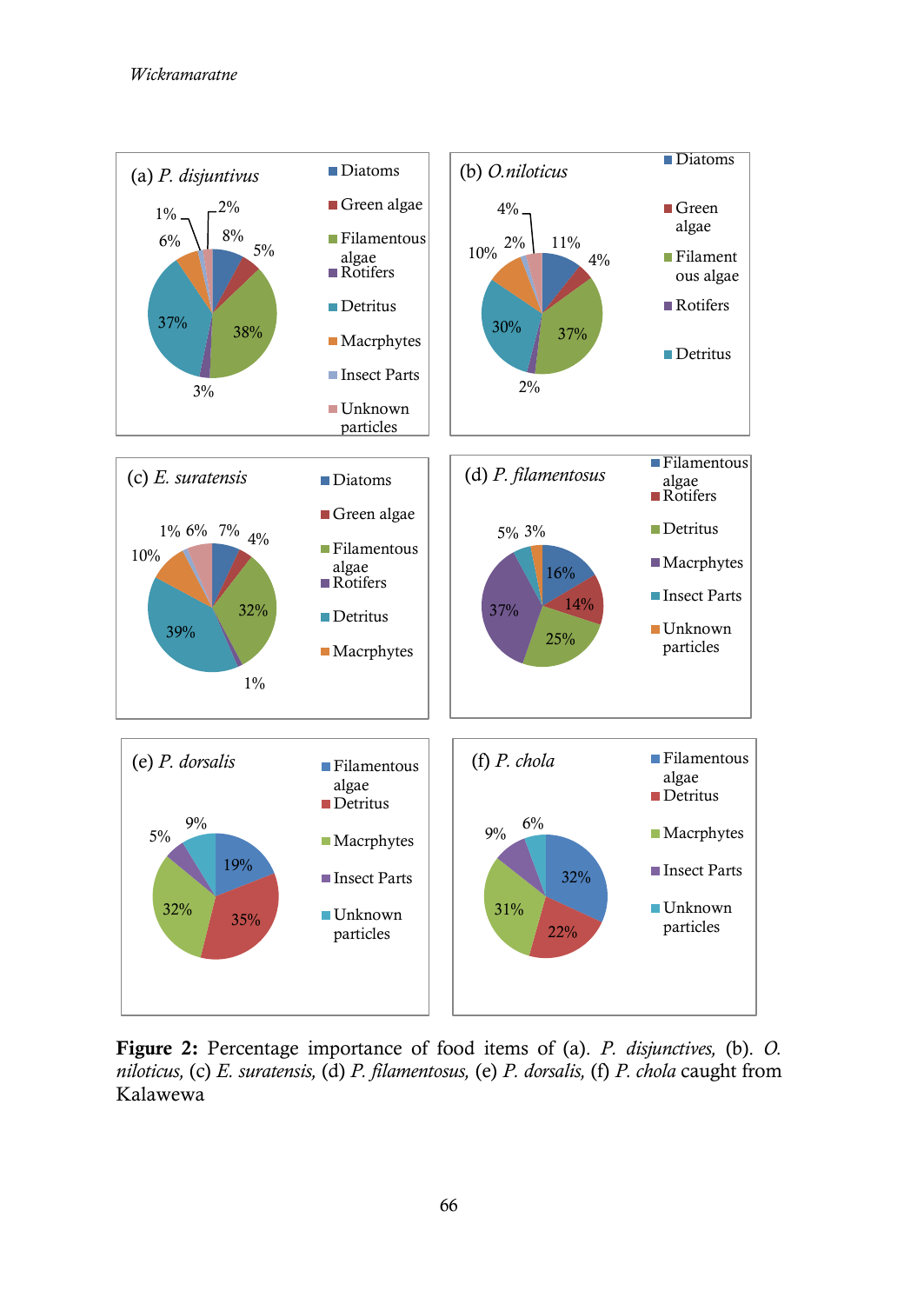

**Figure 2 (contd.):** Percentage importance of food items of (g) *R. daniconius* (h)*. H. fossilis,* (i). *M. vittatus,* (j). *G. guiris* (k). *M. armetus* caught from Kalawewa.

Among exotic fish species gut content similarity was observed in two reservoirs. Also, it indicated the availability of similar food items in both environments Percentage importance of food items identified in gut contents of *P. disjunctivus,*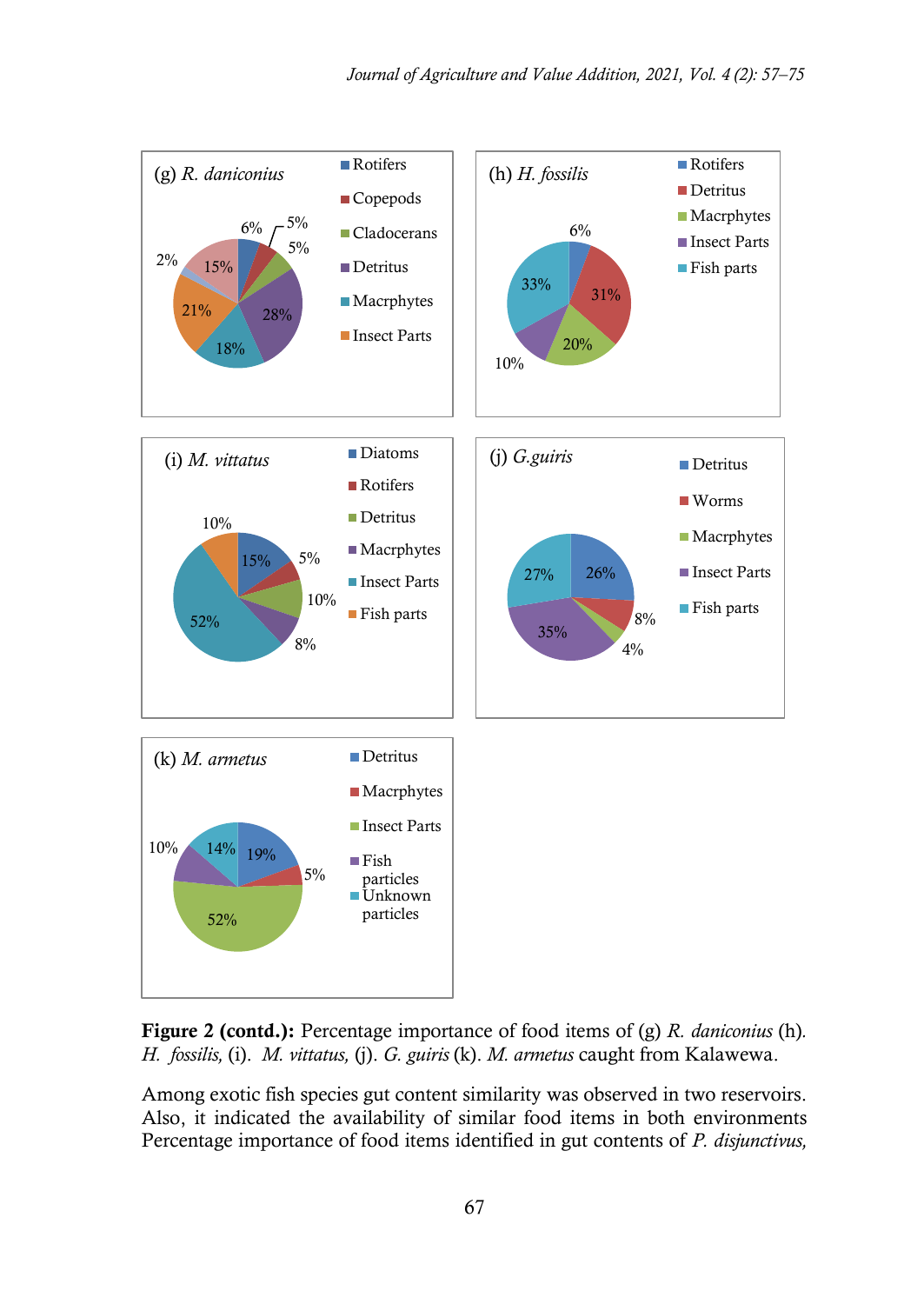*O. niloticus,* and *E. suratensis* were similar in both reservoirs (Figure. 1 a, b and c and Figure 2 a, b, and c).

It indicates the dependency of these three species on same food resources in the two reservoirs. Detritus and filamentous algae were two of the main food components of these three fish species. Percentage importance of food items identified in gut contents of *P. filamentosus,* P. *dorsalis* and P. *chola,* were also similar and they shared similar type of food resources in the two reservoirs. The most common food item of *P. disjunctivus* with *P. filamentosus,* P. *dorsalis* and P. *chola* was detritus (Figure 1 and 2 a, d, e, and f).

## **Cluster analysis of fish species according to food habits**

The ten fish species caught from Victoria and Kalawewa reservoirs were clustered according to the bio volumetric proportion of categories of food items and illustrated as similarity levels of food categories of each fish species. The ten fish species caught from Victoria reservoir were clustered into two broad clusters at the similarity level of 36.20% (Figure 2). The first cluster formed with *P. disjunctivus*, *O*. *niloticus, E. suratensis*. *P. filamentosus, P. dorsalis* and *P. chola* and the other cluster were formed with *R. daniconius, G*. *guiris, M. vittatus* and *H. fossilis.* Then, at the similarity level 68.68% *P. disjunctivus* was separated into a new cluster from *O. niloticus* and *E. suratensis.* At the similarity level 54.63% *P*. *filamentosus, P. dorsalis* and *P.chola* were grouped into anew cluster from *R. daniconius, G*. *guiris, M. vittatus* and *H. fossilis*.

Fish species caught from Kalawewa were also clustered into two broad clusters at the similarity level of 38.45% (figure 3). The first cluster formed with *P. disjunctivus*, *O. niloticus, E. suratensis*. *P. filamentosus, P. dorsalis* and *P. chola* and the other cluster were formed with *R. daniconius, G*. *guiris, M. vittatus* and *H. fossilis.* Then, at the similarity level 65.37% P. *disjunctivus* separated from *O. niloticus, E. suratensis.* Again at similarity level 67.92% *P. filamentosus, P. dorsalis*  and *P. chola* were separated into a new cluster from *R. daniconius, G*. *guiris, M. vittatus* and *H. fossilis.* Then at the similarity level 69.44 *P. disjunctivus* was separated into a new cluster from *O. niloticus* and *E. suratensis.* Then, at the similarity level 69.63 *P. filamentosus, P. dorsalis* and *P. chola* were separated from *G*. *guiris, M. vittatus, H. fossilis* and *R. daniconius* caught from Kalawewa reservoir. According to cluster analysis *P. disjunctivus* showed closer similarity levels of bio volumes of food categories with *O. niloticus* and *E. suratensis*.

Figure 3 and 4 shows cluster diagram of the similarity levels of each fish species caught from Victoria and Kalawewa reservoirs according to food categories, respectively.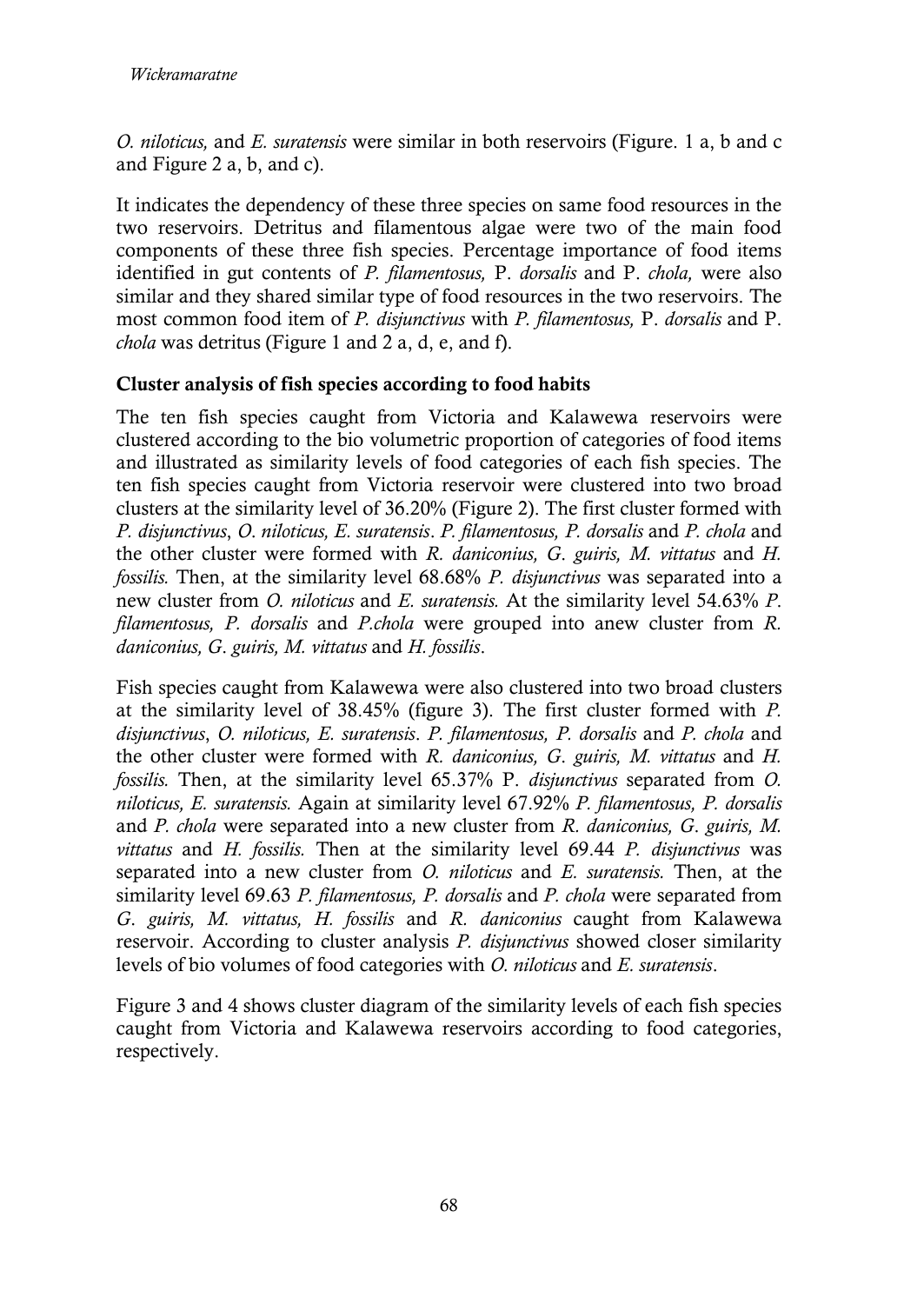

**Figure 3:** Cluster diagram of the similarity levels of each fish species caught from Victoria reservoir according to their food categories.



**Figure 4:** Cluster diagram of the similarity levels of each fish species caught from Kalawewa reservoir according to their food categories.

## **Pianka's food overlapping**

Table 4 shows Piyanka's food niche overlapping index values of *O. niloticus, E. suratensis, G. guiris, M.vittatus, H. fossilis, P. filamentosus, R. daniconius, P. dorsalis*  and *P. chola* with *P. disjunctivus* in Victoria and Kalawewa reservoirs.

Pianka's food niche overlapping index values range from 0.00 to 1.00 signifying no overlap to complete overlap. According to the results in current analysis overlaps >0.66 considered as high overlaps and overlaps <0.33 considered as low overlaps. Pianka's food niche overlapping index values showed high overlapping of *P. disjunctivus* versus. *O. niloticus* and *E. suratensis* which were 0.87 and 0.79 in Victoria reservoir and 0.80 and 0.66 in Kalawewa reservoir,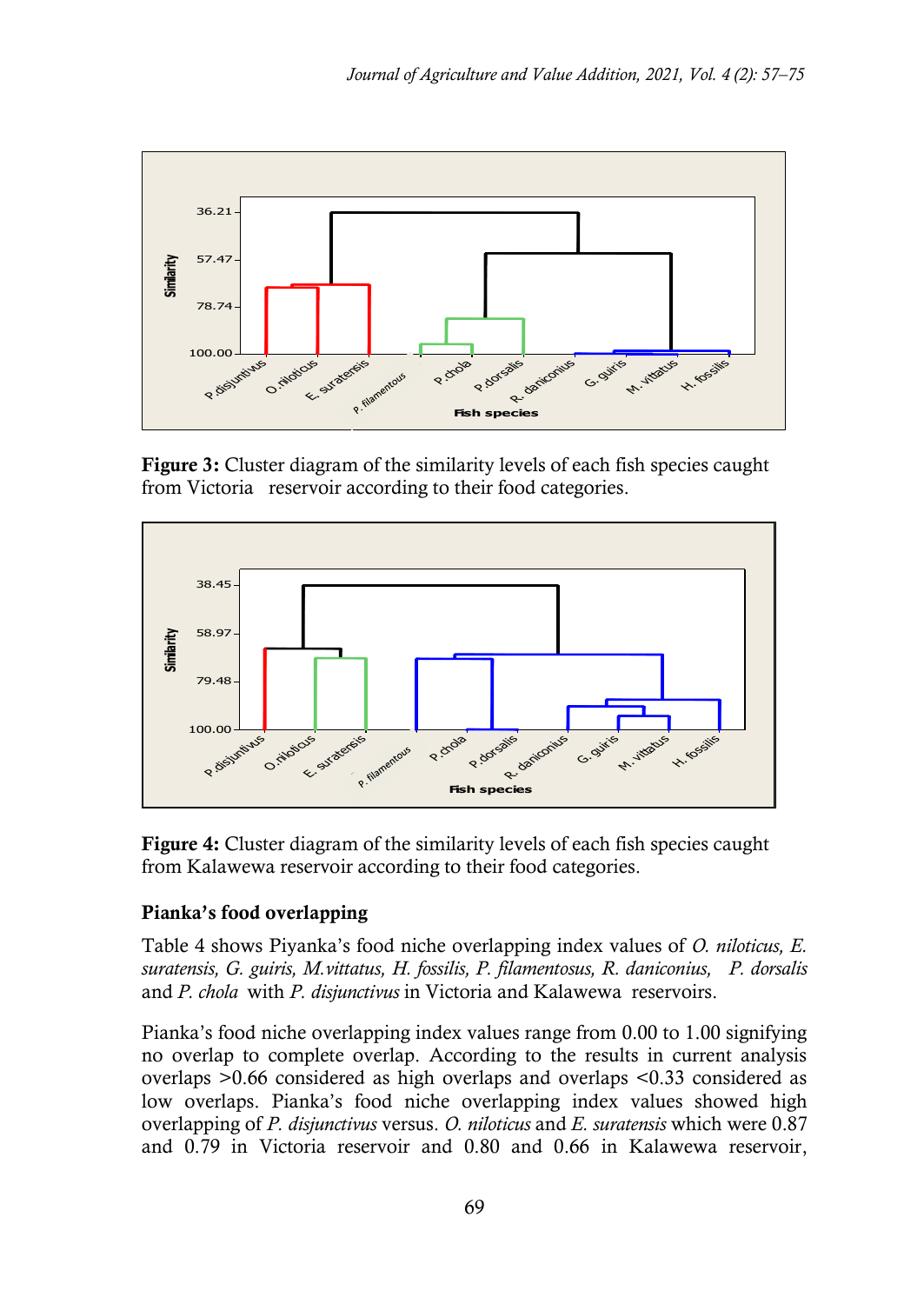respectively, (Table 4). Piyanka's food niche overlap index values of *P. disjunctivus* versus *O. niloticus* were comparatively higher than that of *E. suratensis.* Pianka's food niche overlapping index values of *P. disjunctivus* versus *G. guiris, M. vittatus, H. fossilis, P. filamentosus, R. daniconius, P. dorsalis* and *P. chola* were low or minimum in Victoria and Kalawewa reservoirs in the present analysis (Table 4).

**Table 4:** Piyanka's food niche overlapping index values of *O. niloticus, E. suratensis, G. guiris, M.vittatus, H. fossilis, P. filamentosus, R. daniconius, P. dorsalis*  and *P.chola* with *P. disjunctivus* in Victoria and Kalawewa reservoirs.

| Fish species    | Pianka's food niche overlapping index with <i>P. disjunctivus</i> |          |  |  |
|-----------------|-------------------------------------------------------------------|----------|--|--|
|                 | Victoria                                                          | Kalawewa |  |  |
| O. niloticus    | 0.87                                                              | 0.80     |  |  |
| E. suratensis   | 0.79                                                              | 0.66     |  |  |
| P. filamentosus | 0.28                                                              | 0.22     |  |  |
| P. dorsalis     | 0.24                                                              | 0.24     |  |  |
| P.chola         | 0.25                                                              | 0.24     |  |  |
| R. daniconius   | 0.12                                                              | 0.12     |  |  |
| H. fossilis     | 0.03                                                              | 0.03     |  |  |
| M.vittatus      | 0.06                                                              | 0.05     |  |  |
| G. guiris       | 0.04                                                              | 0.08     |  |  |

**Gutfullness of** *P. disjunctivus***,** *O. niloticus* **and** *E. suratensis*

Figure 3 shows the temporal mean gut fullness of *P. disjunctivus*, *O. niloticus* and *E. suratensis* in Victoria reservoir.



**Figure 3:** The temporal mean gut fullness of *P. disjunctivus*, *O. niloticus* and *E. suratensis* in Victoria reservoir.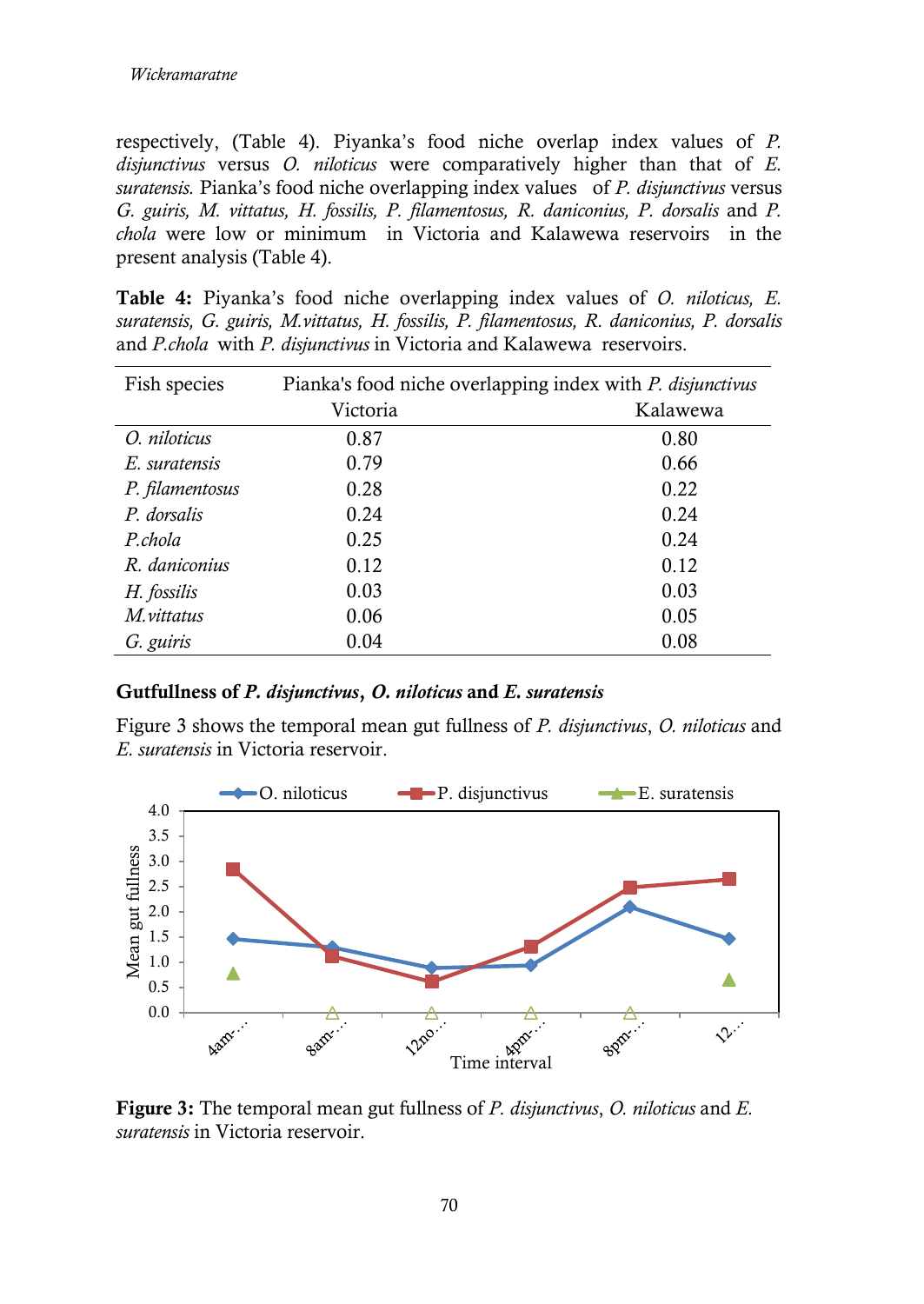Figure 4 shows the temporal mean gut fullness of *P. disjunctivus*, *O. niloticus* and *E. suratensis* in Kalawewa reservoir.



**Figure 4:** The temporal mean gut fullness of *P. disjunctivus*, *O. niloticus* and *E. suratensis* in Kalawewa reservoir.

Diurnal changes of mean gut fullness of *P. disjunctivus*, *O. niloticus* and *E. suratensis* were evaluated to examine whether there is a temporal difference in their feeding. Figure 3 shows temporal variation of mean gut fullness. The mean gut fullness of *P. disjunctivus* was peaked during 8.00 pm to 12 midnight until 4.00am indicating active feeding during early morning and night but day time hours in both Victoria and Kalawewa reservoirs. Mean gut fullness of *O. niloticus* was also increased from 12 mid night to 4.00 am indicating active feeding in early morning but day time hours in both Victoria and Kalawewa reservoirs. This indicated an overlap of active feeding hours of *P. disjunctivus*  and *O. niloticus. E. suratensis* were present in the early morning catch samples in both Victoria and Kalawewa reservoirs hence the mean gut fullness was calculated for those samples and also indicated in the Figure 3 and 4. Some of the gut contents of *O. niloticus* are illustrated in Plate 3.



**Plate 3:** Microscopic illustration of gut contents of *O. niloticus* (10\*10)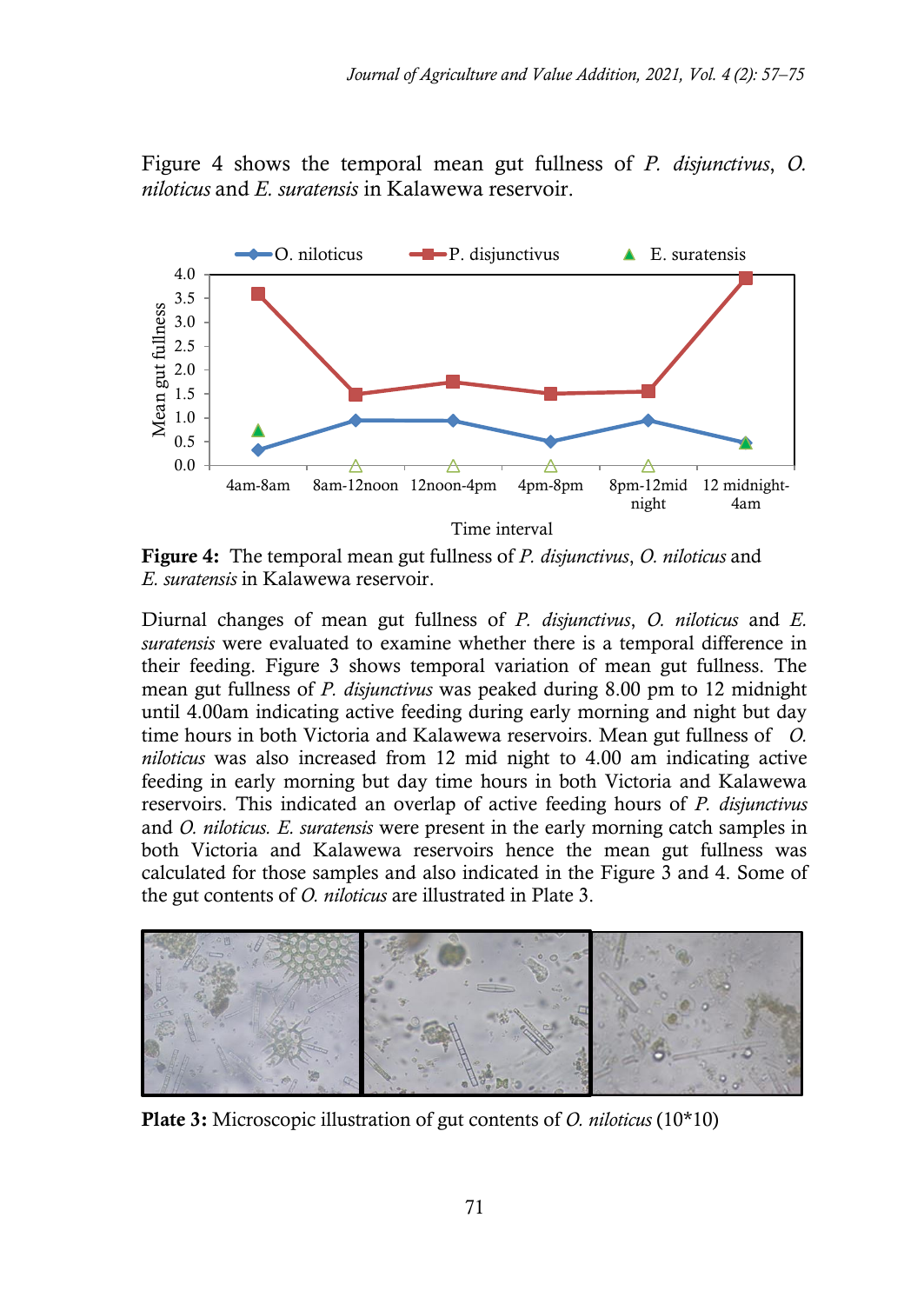The distinctive feeding and reproductive behaviors of suckermouth catfishes, coupled with large size and high population densities, constitute significant threats to native fish communities and to aquatic habitats of the United States (Hoover *et al*., 2004). Detailed studies about the morphology of the feeding apparatus in loricarioids are relatively rare and fragmentary compared with the commonly known trophic diversity (Adrians *et al*., 2008; Howe *et al*., 1997; Schaefer and Lauder, 1986; Schaefer, 2003; Geerinckx and Adriaens, 2008; Geerinckx *et al*., 2008). According to [Martínez-Palacios](http://www.scielo.br/scielo.php?script=sci_arttext&pid=S1679-62252016000300211#B27) *et al*. (2010); Geerinckx and Adriaens (2008) and [Sandoval-Huerta](http://www.scielo.br/scielo.php?script=sci_arttext&pid=S1679-62252016000300211#B41) *et al*. (2012), sucker mouth armored catfishes compete with native fish species mainly for food and space in Mexico. In the Philippines, *P. disjunctivus* and *P. pardalis* species consume algae from submerged surfaces (Jumawan *et al*., 2016) which in turn may compete with aquatic species which feed on algae. Hoover *et al*. (2004) also mentioned that they graze heavy amounts of algae. Similar types of negative impacts had been reported by Liang *et al*. (2005) and Chavez *et al*. (2006), such as overgrazing of algae and competition with native species. The stomach of the fish specimens of *P. disjuctivus* were always empty and were very closely associated with air bladder. Angelescu and Gneri (1949) reported empty stomachs in Loriicarids. *P*. *disjuctivus* intestines are coiled which is a characteristic to most Loricariids (Power, 1983).

The stomach of the fish specimens of *P. disjuctivus* were always empty and were very closely associated with air bladder. Angelescu and Gneri (1949) reported empty stomachs in Loriicarids. *P*. *disjuctivus* intestines are coiled which is a characteristic to most Loricariids (Power, 1983). There is a relationship with the quantity of detritus in diet with intestine length. *P*. *disjuctivus* diet mostly consisted with detritus. To ingest these fine detritus particles it possesses the lips, rake like teeth, less prominent pharyngeal teeth, fine gill rakers and long coiled intestine. Verigina (1991) and Fugi (1996) found somewhat similar characteristics for other bottom-feeding fishes that consume large quantities of detritus. The presence of considerable amount of filamentous algae in diet shows that during the scraping of substrates this food item may be ingested (Gerking, 1994). The current study relative importance of food items of *P. disjunctivus*, *O. niloticus* and *E. suratensis* show similar values for both reservoirs illustrating similar food preferences and omnivorous feeding habit. *R. daniconius, G. guiris, M. vittatus* and *H. fossilis* diet consisted with more insect and fish particles in both reservoirs indicating a carnivorous feeding habit. *M. armetus* caught from Kalawewa reservoir also showed similar results. *P. filamentosus* and *P. chola* diet consisted mainly with plant particles showing that these species are macrophyte feeders. *P. dorsalis* from Victoria reservoir also showed similar results in Victoria reservoir. Piyanka's food niche overlapping index values of *O. niloticus, E. suratensis,* with *P. disjunctivus* in both reservoirs showed high overlapping values indicating high dietary overlap*.* Piyanka's food niche overlapping index values of *G. guiris, M.vittatus, H. fossilis, P. srilankensis, R. daniconius, P. dorsalis* and *P. chola* with *P. disjunctivus* in Victoria reservoir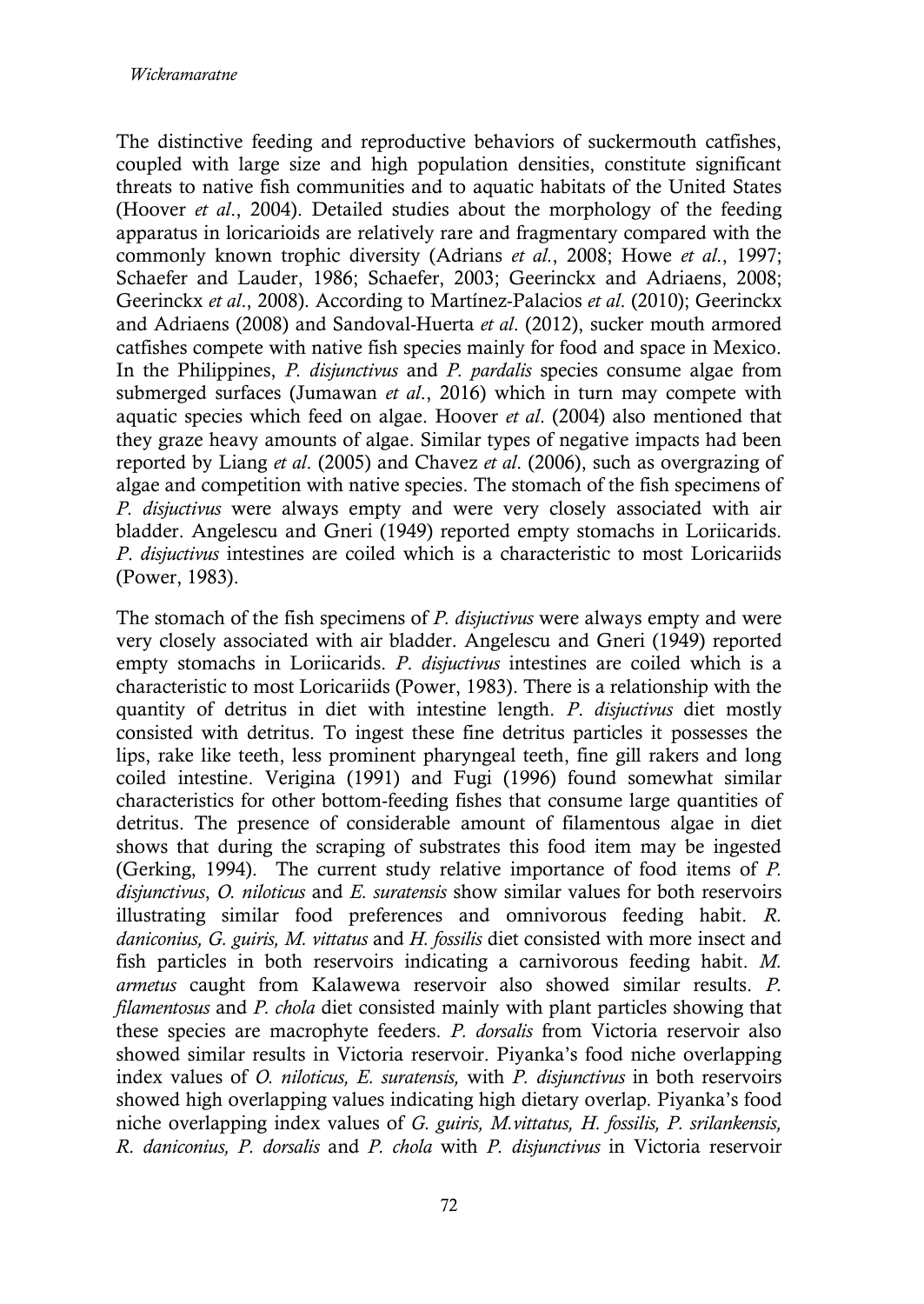showed low overlapping values indicating relaxed dietary overlap. Also, in Kalawewa reservoir Piyanka's food niche overlapping index values of *G. guiris, M.vittatus, H. fossilis, P. filamentosus, R. daniconius,* and *P.chola* with *P. disjunctivus* showed low overlapping values indicating low dietary overlap. *M. armetus* and *P. sarana* specimens were excluded here due to low number of fish specimens. Cluster analysis for the bio volumetric proportion of food categories of fish species considered also show high similarity of bio volumetric proportion of food categories *P. disjunctivus* with *O. niloticus* and *E. suratensis.*

Diurnal average gut fullness evaluations only considered the amount of fullness of gut for the three species considered which showed high overlapping values of Pianka's index. Study on *P. disjunctivus* food habits with coexisting fishes were carried out for the first time for Sri Lankan water bodies. Food habits clearly overlap with *O. niloticus* and *E. suratensis.* Peak feeding hours also overlapped with *O. niloticus.* There is a possibility of *P. disjunctivus* in habitat overlapping with other fishes because gillnet catch was consisted with all above mentioned fish species where gill net was set.

*P. disjunctivus* may accidentally swallow *O. niloticus* eggs thereby reducing its population size. Fishing in most of Sri Lanka reservoirs one of the target fish is *O. niloticus*. Hence the reduction of its population size may adversely affect the income of fishermen. Building of burrows in the banks of reservoirs may affect the stability of banks while increasing the turbidity of water. When consider the peak feeding hours it can be concluded that *P. disjunctivus* is omnivorous and nocturnally active and compete with coexisting fishes (*O. niloticus* and *E. suratensis*) for food and feeding time. There is a possibility that feeding time of *P. disjunctivus* overlaps with *O. nilotucus* observing the times of fullness of guts but further research is essential in this field. Therefore, suitable fishing gear or trap should be identified for effective controlling of *P. disjunctivus* in Sri Lankan water bodies.

# **CONCLUSION**

It can be concluded that Pianka's food niche overlapping index values revealed *P. disjunctivus* is in competition with food niche with *O. nilotucus* and *E. suratensis*.

# **ACKNOWLEDGEMENT**

Grant UGC/DRIC/PG/2015(i)/UWU/02 by University Grants Commission of Sri Lanka and invaluable guidance, supervision and encouragement by Dr. W.M.H.K. Wijenayake and all the staff of the Department of Aquaculture and Fisheries of Wayamba University were gratefully acknowledged.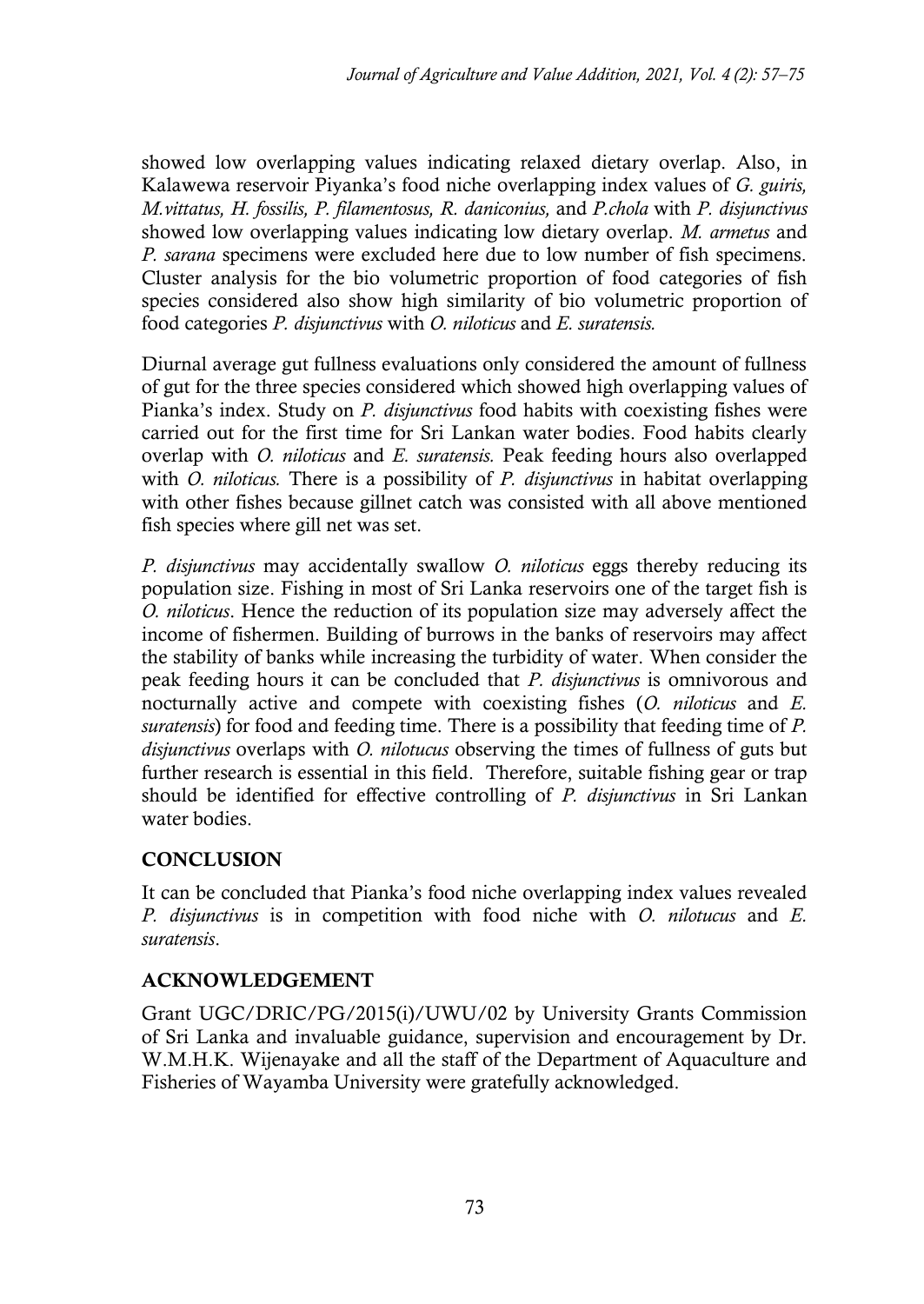#### **REFERENCES**

- Angelescu, V. and Gneri, F.S. (1949). Adaptaciones del aparato digestivo al régimen alimenticio en algunos peces del Río Uruguay y del Río de la Plata: I. tipo omnívoro e iliófago en representantes de las familias" Loricariidae" y" Anostomidae". Casa Ed." Coni".
- Chavez, J.M., de la Paz, R.M., Manohar, S.K., Pagulayan, R.C. and Vi, J.R.C. (2006). New Philippine record of South American sailfin catfishes (Pisces: Loricariidae). Zootaxa. 1109(1), pp.57-68.
- Dudgeon, D. (1993). The effects of spate‐induced disturbance, predation and environmental complexity on macroinvertebrates in a tropical stream. Freshw. Biol. 30(2), pp.189-197.
- Fugi, R., Hahn, N.S. and Agostinho, A.A. (1996). Feeding styles of five species of bottom-feeding fishes of the high Paraná River. Environ. Biol. Fishes. 46(3), pp.297-307.
- Geerinckx, T. and Adriaens, D. (2008). Ontogeny of the suspensorial and opercular musculature in the suckermouth armoured catfish Ancistrus cf. triradiatus (Loricariidae, Siluriformes). Zoomorphology, 127(2), pp.83-95.
- Geerinckx, T., Verhaegen, Y. and Adriaens, D. (2008). Ontogenetic allometries and shape changes in the suckermouth armoured catfish Ancistruscf. triradiatus Eigenmann (Loricariidae, Siluriformes), related to suckermouth attachment and yolk‐sac size. J. Fish Biol. 72(4), pp.803-814.
- Gerking, S.D. (1994). Larval feeding. Feeding Ecology of Fish, Gerking SD (ed.). Academic Press: San Diego, pp.139-170.
- Getachew, T. (1989). Stomach pH, feeding rhythm and ingestion rate in *Oreochromis niloticus* L. (Pisces: Cichlidae) in Lake Awasa, Ethiopia. Hydrobiologia, 174(1), pp.43-48.
- Gunawardena, J. (2002). Occurrence of *Chitala chitala* (syn. *Chitala ornata*) in native freshwater habitats. Sri Lanka Naturalist, 5: 6-7
- Hellawell, J.M. and Abel, R. (1971). A rapid volumetric method for the analysis of the food of fishes. J. Fish Biol. 3(1), pp.29-37.
- Hoover, J.J., Killgore, K.J. and Cofrancesco, A.F. (2004). Suckermouth catfishes: threats to aquatic ecosystems of the United States? US Army Corps of Engineers, Engineer Research and Development Center.
- Hoover, J.J., Killgore, K.J. and Cofrancesco, A.F. (2004). *Suckermouth catfishes: threats to aquatic ecosystems of the United States?* US Army Corps of Engineers, Engineer Research and Development Center.
- Howe, E., Howe, C., Lim, R. and Burchett, M. (1997). Impact of the introduced poeciliid *Gambusia holbrooki* (Girard, 1859) on the growth and reproduction of Pseudomugil signifer (Kner, 1865) in Australia. Mar. Freshw. Res. 48(5), pp.425-434.
- Hynes, H.B.N. (1950). The food of fresh-water sticklebacks (*Gasterosteus aculeatus* and *Pygosteus pungitius*), with a review of methods used in studies of the food of fishes. J. Animal Ecol. pp. 36-58.
- IUCN (2011) IUCN Red List of Threatened Species [http://www.iucnredlist.org/I](http://www.iucnredlist.org/)UCN and MENR 2007. The 2007 Red list of threatened fauna and flora of Sri Lanka.